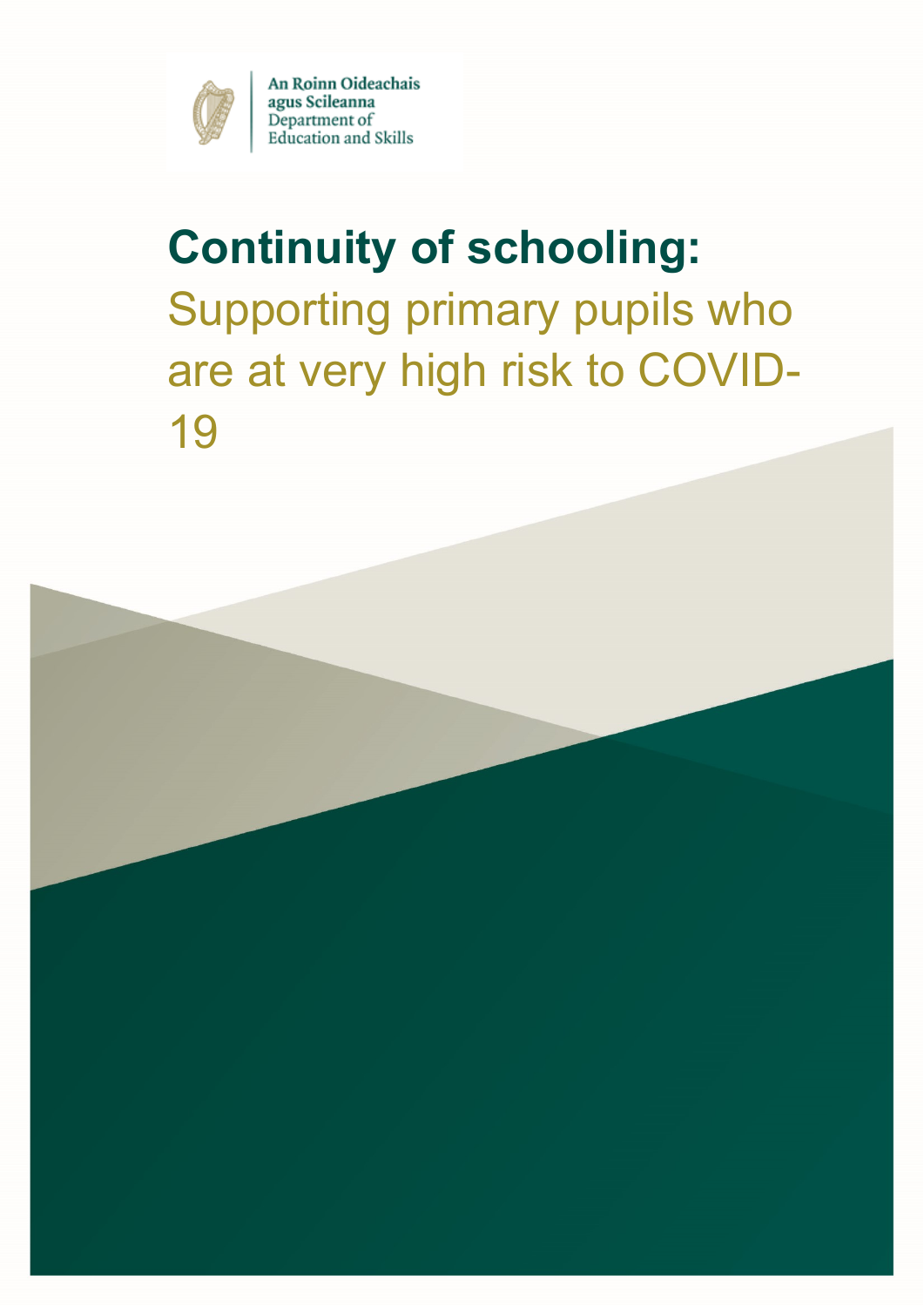### **1. Introduction**

This guidance is provided to support schools in making adapted education provision for pupils who cannot return to school because they are medically certified as being at very high risk to COVID-19. The guidance should be read in conjunction with *[Returning to](https://www.gov.ie/en/publication/a0bff-reopening-our-primary-and-special-schools/#additional-guidelines-and-procedures)  [School: Curriculum Guidance for Primary School Leaders and Teachers](https://www.gov.ie/en/publication/a0bff-reopening-our-primary-and-special-schools/#additional-guidelines-and-procedures)* which was published by the Department in July 2020.

The purpose of this adapted education provision is to ensure that pupils who are medically certified as being at very high risk to COVID-19 can maintain a meaningful connection with their class and school in order to successfully continue their learning from home. As such, pupils in this category who engage with learning from home should be marked present on attendance records.

It is important to note that the very high risk pupil is the pupil with the underlying medical condition and the arrangements in this guidance apply to those pupils only. All other pupils are expected to return to school.

The adapted education provision arrangements set out in this document to support pupils at very high risk to COVID-19 do not apply to pupils who are at risk of early school leaving, pupils who are experiencing COVID-related anxiety about the return to school or pupils who have been requested to self-isolate by a medical doctor or the Health Service Executive (HSE). Further information in relation to those pupils is provided in section 4.

While this guidance applies from the start of the first term of the new school year, it is intended that it will be reviewed by mid-October and updated to reflect any necessary changes.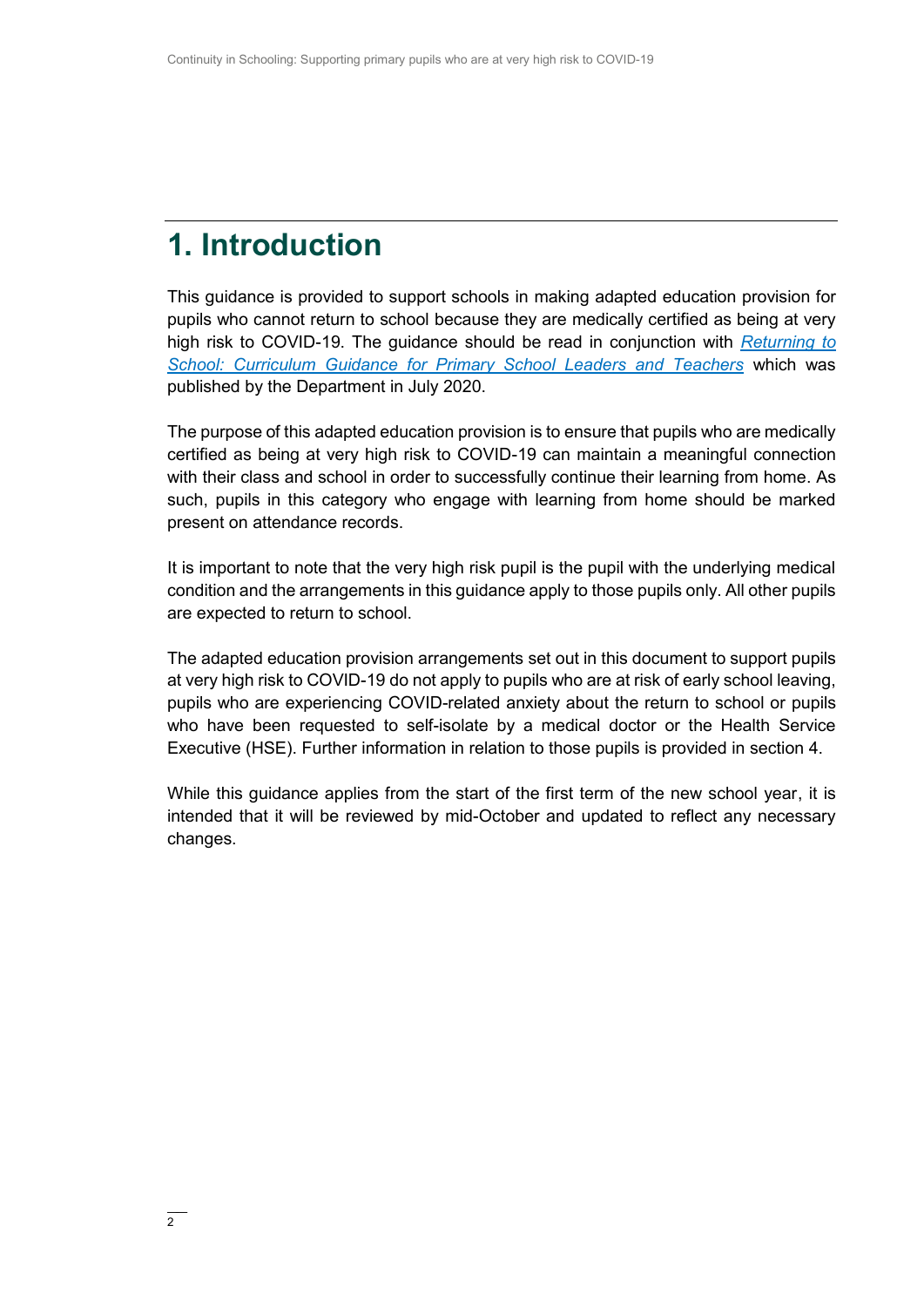## **2. Supporting remote learning for pupils at very high risk to COVID-19**

It will be important for schools to ensure that pupils at very high risk to COVID-19 will remain as connected as possible with their own school and classmates and that their learning will continue, as far as possible, in line with the curriculum and in a manner that is closely aligned to the learning of their classmates. For pupils with additional needs, appropriate differentiation of their learning will continue to be a priority. The overall responsibility for ensuring that pupils at very high risk to COVID-19 receive appropriate support remains with the school in which they are enrolled. A number of options for facilitating this support are outlined below.

### **2.1 Options for facilitating adapted education provision for pupils at very high risk to COVID-19**

Schools can use any one or a combination of the following options to facilitate adapted education provision for pupils at very high risk to COVID-19. Examples to support teachers in this regard are provided in [Appendix 1.](#page-15-0)

 **A designated teacher who is at very high risk to COVID-19:** In some instances, pupils may be supported by teachers from their school or from another school who are assessed as being at very high risk to COVID-19 and who are available to work from home. Local Education Centres will compile a list of schools in a region that have teachers in this category. Schools with pupils who are at very high risk to COVID-19 can liaise with their local education centre which will connect the teacher working from home with the pupils' school for the purpose of supporting the pupils' learning from home.

Alternatively, schools can organise their own local clusters to match pupils and teachers in these categories, outside of the education centre structure. In some instances, clusters formed for substitute teachers to cover principal release days might be considered.

 **A designated teacher from the school's existing support resources:** Schools have discretion to manage and redistribute their existing support resources in order to best meet the learning needs of pupils who are at very high risk to COVID-19. For example, special education teachers (SETs) can be designated to provide adapted education provision for pupils in this category, in particular those pupils who have special educational needs (SEN).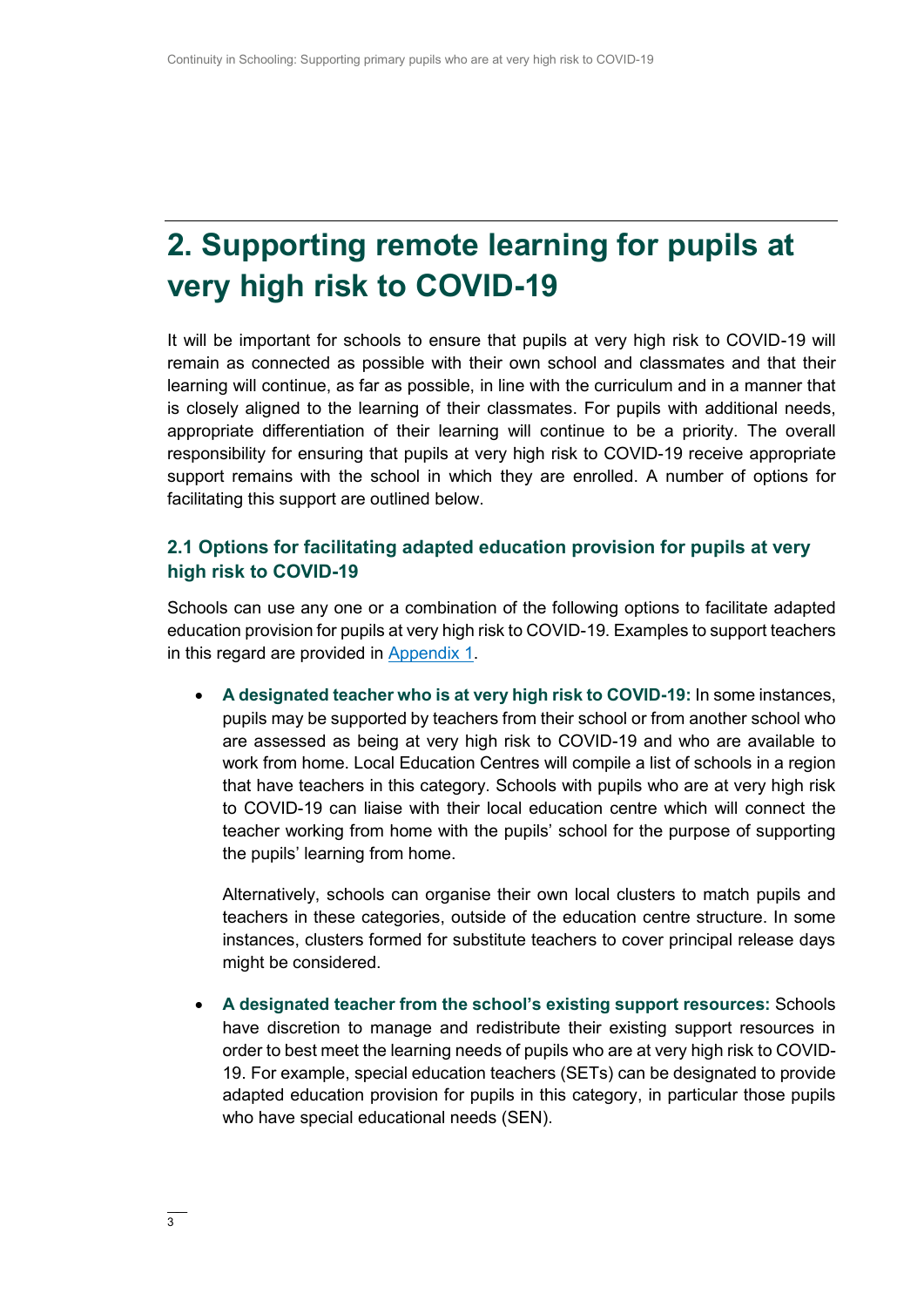**Support from the class teacher:** Some class teachers might decide that they can most appropriately address the practicalities of adapted education provision themselves, as they can provide support in the form of resources and teaching inputs to the pupil in a manner that is aligned to the teaching and learning in the classroom. These decisions should be made in consultation with school leadership.

### **2.2 Roles and responsibilities of schools, teachers, Education Centres, the PDST and parents/guardians in adapted education provision**

 **School leaders**: In preparing for the continuing education of pupils who are at very high risk to COVID-19, schools will need to be aware of who those pupils are. It is the responsibility of parents/guardians to seek medical advice and certification to indicate if their child is at very high risk to COVID-19 and to inform the school of this. On receipt of this, the school will organise the most appropriate support for these pupils.

The school should arrange for these pupils to have access to relevant digital technology and other resources as appropriate. This may include making school devices available to the pupil while he/she is learning from home; these may be purchased using funding from the Department's ICT grant issued in April 2020, in line with circular 0031/2020<sup>1</sup>. Ongoing, two-way home-school communication and collaboration, including clear expectations about the level of support that is expected of parents/guardians and the supports the school will put in place to support parents in this role and to facilitate continuous learning for these pupils, should be in place. An online platform to facilitate communication should be agreed at the start of the year, and any necessary development of the pupils' or teachers' digital skills should be prioritised.

 **Class teachers:** The class teacher has an important role in ensuring that the needs of pupils at very high risk to COVID-19 are met in an appropriate way. This can be achieved through liaising with the relevant designated teacher and communicating the short-term/weekly learning plans to this teacher on a regular basis, or through providing some teaching input and learning materials directly to the pupil. In order to maintain a sense of connectedness, the class teacher should facilitate frequent/weekly opportunities for the pupil learning from home to interact

 $\overline{a}$ 

**<sup>1</sup>** Note: all digital devices allocated to pupils for adapted education provision remain the property of the school.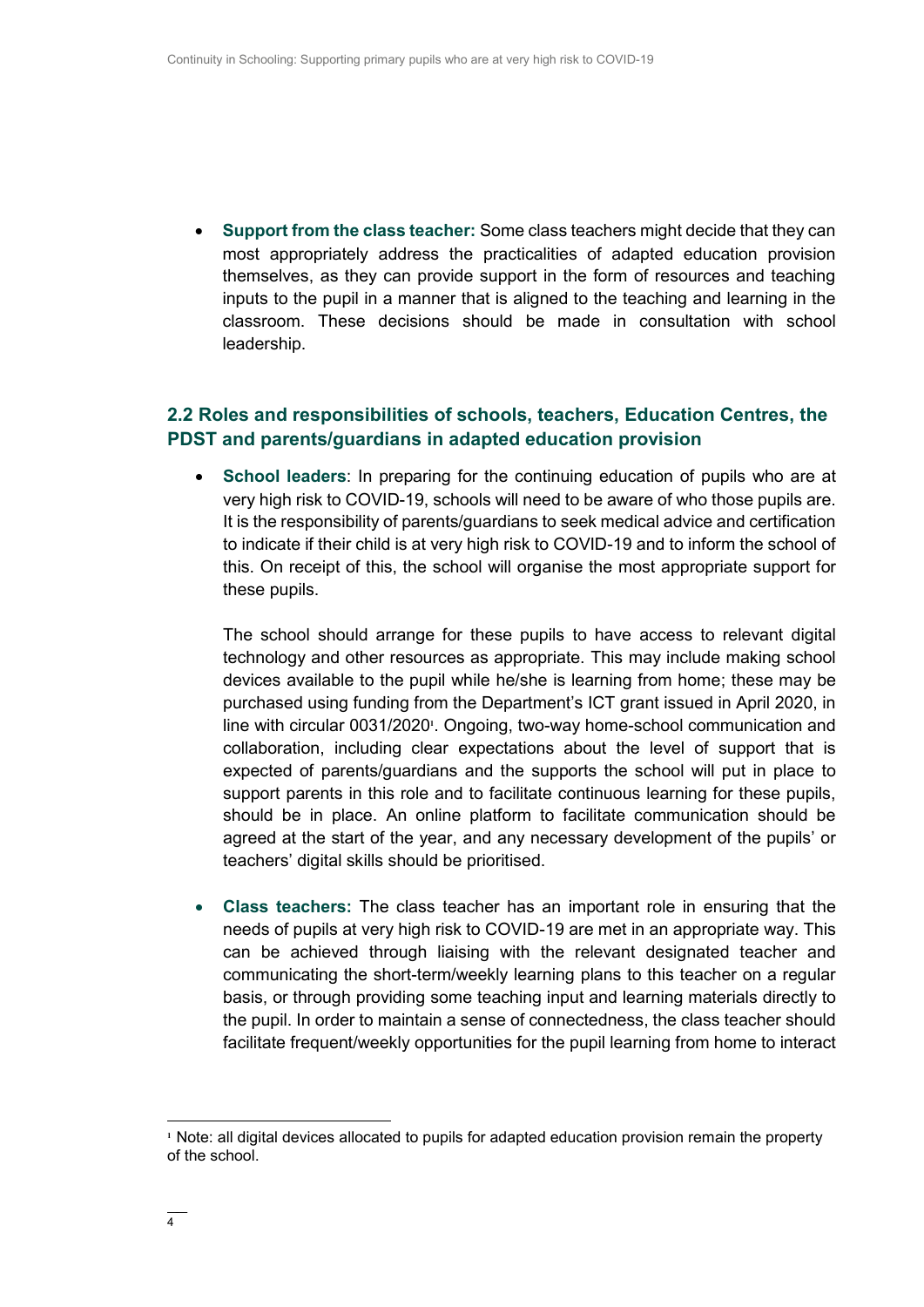with his/her peers, through online video conferencing**<sup>2</sup>** and/or collaborative learning activities such as project work, group work and pair work which can be carried out online. Feedback on the work completed by the pupil at home should be provided by the class teacher and/or the designated teacher as agreed at local level and in line with the principles outlined in section 2.3.

- **Designated teachers:** In instances where a designated teacher has responsibility for the remote teaching of pupils at very high risk to COVID-19, the designated teacher should be in frequent contact with the class teacher and should strive to provide teaching input and learning experiences for the pupil that are in line with his/her class insofar as possible. The designated teacher should ensure that the class teacher is frequently informed of the progress of the pupil. Daily contact, guidance and support from the designated teacher will be required in order to maintain progress in learning.
- **Education Centres:** Education Centres will assist schools in identifying where there are available teachers in an area who are working from home due to being at very high risk to COVID-19 and linking them with pupils who are at very high risk to COVID-19. The Education Centres will also facilitate support from PDST, as appropriate, for those teachers providing remote teaching.

Oversight of a school cluster arrangement will be provided by the designated teacher's base school. In the case of ETB schools, the arrangements will be managed by the ETB.

- **PDST**: The PDST will be available to guide schools and teachers to support pupils at home. Schools can also apply for bespoke support from a PDST advisor who can assist with specific queries regarding teaching, learning and assessment practices in a blended learning context. Schools can apply for this support at *[pdst.ie/schoolsupport](https://pdst.ie/schoolsupport)*. Supports containing guidance as well as practical applications and case studies are available at *[pdst.ie/blendedlearning](http://www.pdst.ie/blendedlearning)*
- **Parents/guardians:** In order to support connectedness with the school and their child's peers, and to ensure that their child is not unduly disadvantaged by being at very high risk to COVID-19, parents are requested to obtain medical certification as early as possible that states specifically that their child is assessed as being at very high risk to COVID-19 and must remain at home and cannot return to school.

 $\overline{a}$ 

**<sup>2</sup>** Should it be decided to use video-conferencing, schools who are providing adapted education provision should acquire consent from parents of pupils in the class and the pupils themselves before video conferencing commences. Appropriate arrangements should be made for those who do not give consent.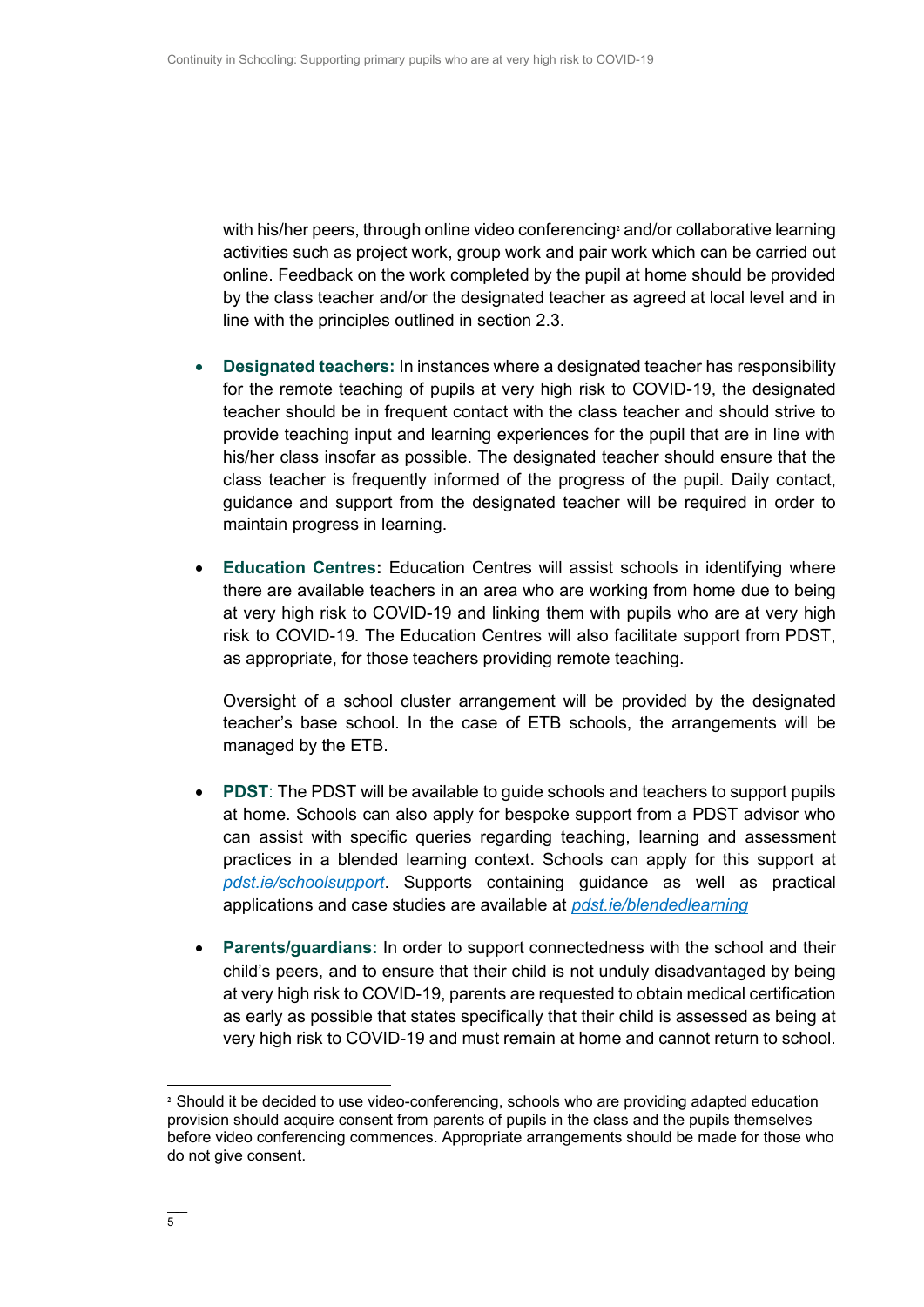This information should be furnished to the school. Parents and teachers should work together to establish the expectations related to the level of support that is necessary from parents/guardians and the supports the school will put in place to support parents in this role and to facilitate continued learning for these pupils. Regular review meetings / check-ins with parents will be essential to establish how the pupils are experiencing remote provision.

#### **2.3 Principles of adapted education provision**

School leaders and teachers involved in adapted education provision should ensure the following principles are to the fore:

- **Maintaining a sense of connectedness:** Facilitating engagement with and among pupils is essential to their learning experience and maintaining their social and emotional development. Teachers can facilitate this through online interaction, providing feedback on work completed, organising project work that pupils can complete as part of a group and providing learning experiences based on pair work and group work. This will support pupils' interaction and engagement with their classmates and keep them connected to their school community. It will also be essential in ensuring the pupil can reintegrate back into his/her class group when appropriate to do so.
- **Preparing for adapted education provision:** Preparation for adapted education provision in a remote environment should be undertaken collaboratively between relevant teachers, parents and pupils. A checklist of sample questions to guide this process is set out in Appendix 2. Teachers should use their normal preparation strategies, including short-term planning documentation, to ensure that the needs of these pupils are met through appropriate teaching and learning methods.
- **Providing specific daily teaching input:** It is crucial that designated teachers provide specific teaching input on a daily basis to pupils learning at home in order to ensure that they continue to access high quality teaching in line with their peers. This could include pre-recorded video/audio of specific teaching points and access to other resources to support learning. Daily inputs are important so that these pupils are not unduly disadvantaged by their circumstances.
- **Providing meaningful learning opportunities:** Engaging learning experiences should be provided on a daily basis and appropriate opportunities for interactions between the pupils and their teacher(s) and peers should be organised on a weekly basis at a minimum. Meaningful learning opportunities to progress and develop the pupils' learning through independent learning tasks, collaborative learning opportunities, project work and other engaging learning experiences should be provided. There should be a balance of guided and independent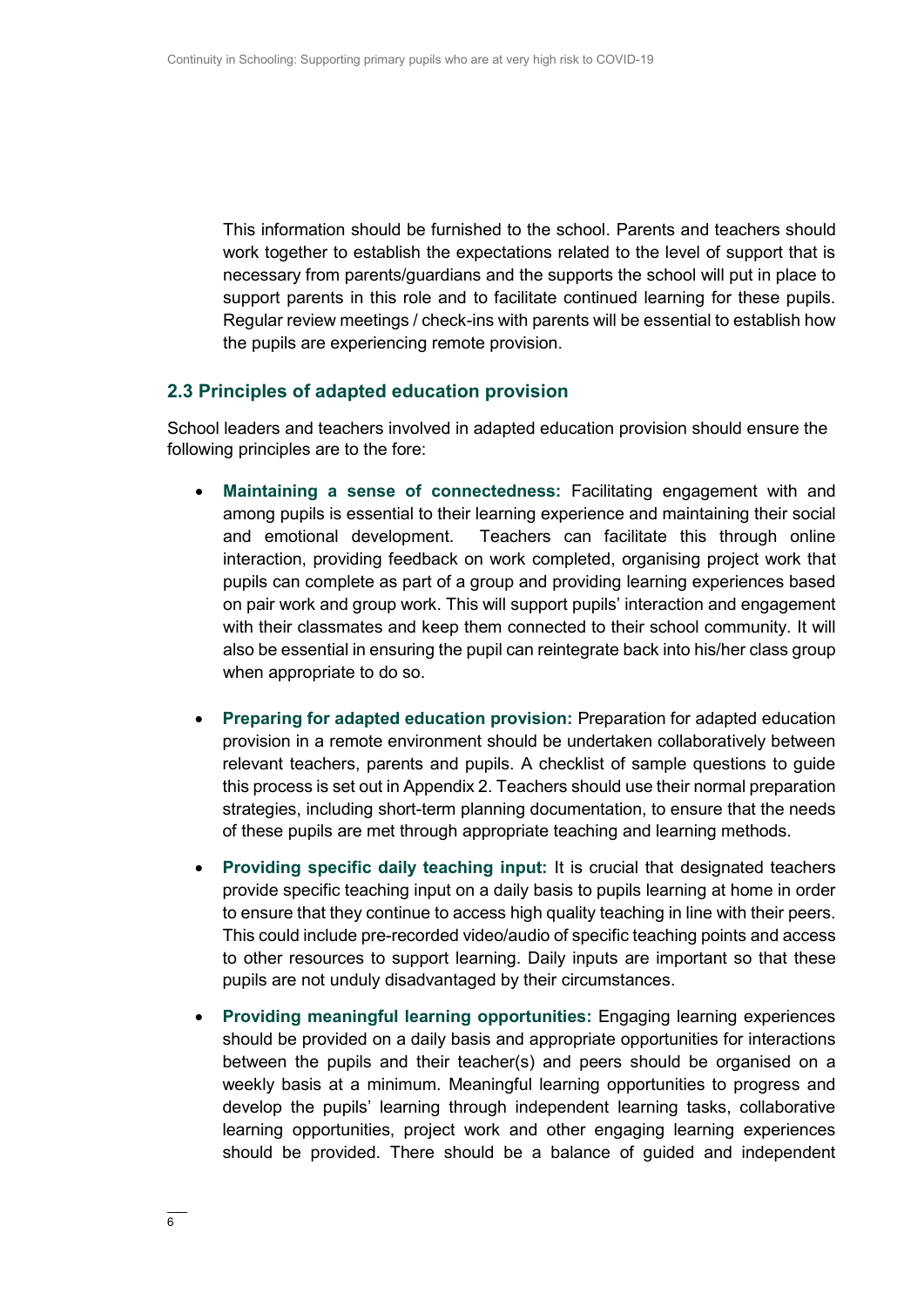learning tasks provided across the curriculum. The tasks chosen should be specifically aligned to the needs of the pupil, including language needs and the needs of pupils with SEN, and should enable the teacher(s) to monitor learning and give regular feedback to support the next stages in the pupil's learning.

- **Ensuring there is regular assessment of and for learning:** Pupils should have frequent opportunities to show how they are progressing in their learning and should receive supportive, constructive and timely feedback from the teacher(s). The views of pupils should also be sought in order to see how the adapted provision is working for the pupils. This form of two-way feedback is essential for maintaining motivation, progression in learning and pupil wellbeing.
- **Making appropriate provision for pupils with special educational needs:**  Where a pupil has identified additional learning needs and has been receiving support in line with the Continuum of Support, the class teacher should collaborate with the relevant special education teacher (SET) to review the pupil's priority learning needs. Subsequently, the SET should plan to provide any additional support that would normally be available to the pupil including, for example, support for behavioural, emotional and social needs, and support for literacy, numeracy, or English as an additional language (EAL). Wellbeing and emotional regulation should also be prioritised for children with SEN. An Individualised Education Plan (IEP) or support plan should be developed for the pupil in cooperation with the class teacher and involving the pupil and his/her parents.

Ongoing liaison between the class teacher, designated teacher and the SET regarding curricular content and classwork will be necessary, including updating of the goals and strategies in the IEP/ support plan. In some instances, this may involve a special education teacher in the very high risk category who is available to work from home supporting pupils learning remotely across a cluster of schools.

- **Supporting pupils' skills for learning remotely:** The pupils' capacity to engage with learning remotely will need to be supported through developing their digital competencies, their self-organisation skills and their ability to engage with learning outside of the classroom context.
- **Ensuring equality of access:** Some pupils may face additional challenges when trying to learn remotely. Those challenges may arise from, for example, lack of an appropriate study space, the capacity of parents to support the child's learning, socio-economic disadvantage, or accommodation arrangements including homelessness or residing in a direct provision setting. Department guidance in relation to supporting these pupils, including pupils who are Travellers or members of the Roma and migrant communities, is available at: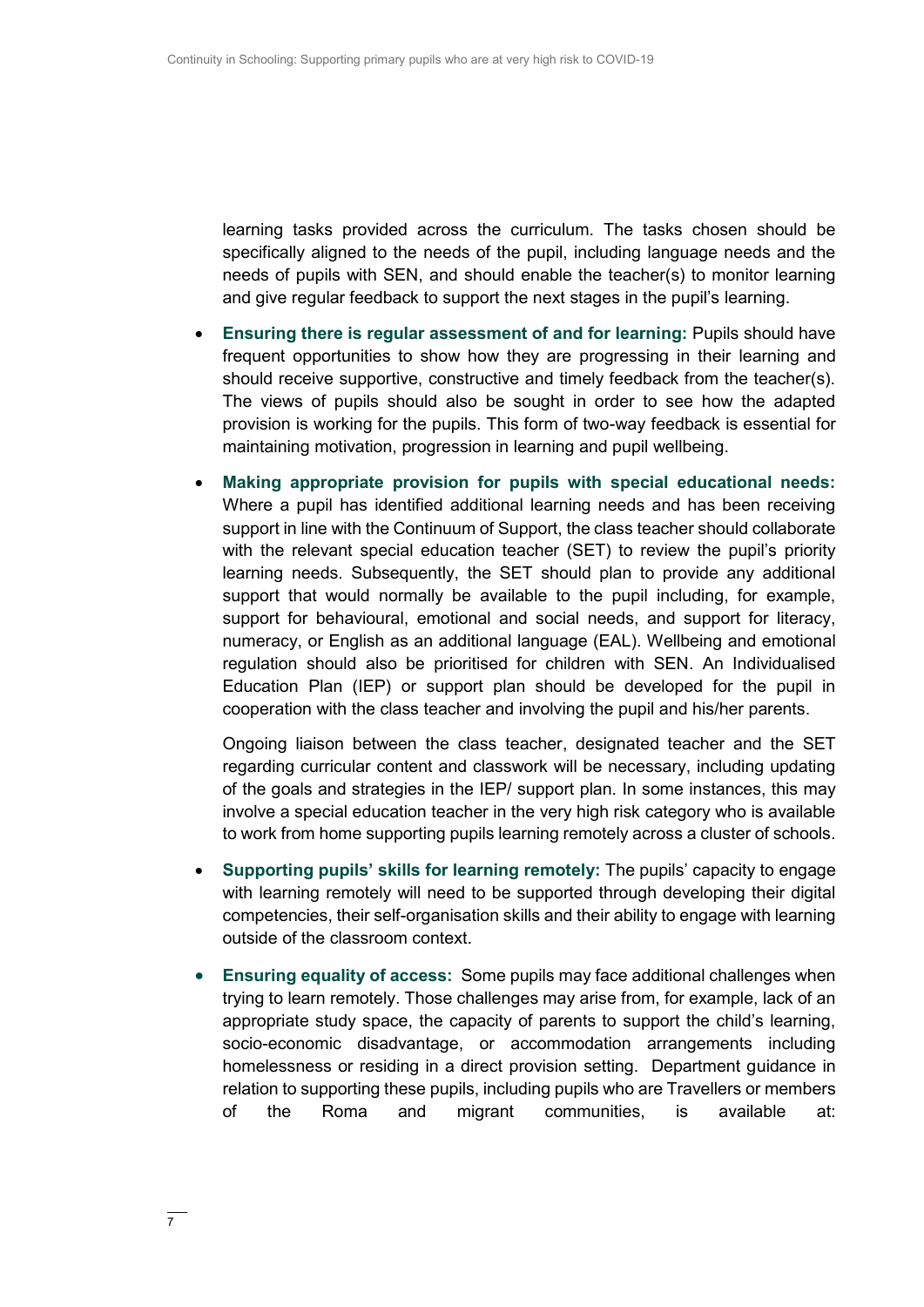### [https://www.education.ie/en/Schools-Colleges/Information/National-](https://www.education.ie/en/Schools-Colleges/Information/National-Emergencies-Public-Health-Issues/guidance-support-pupils-at-risk-primary.pdf)[Emergencies-Public-Health-Issues/guidance-support-pupils-at-risk-primary.pdf](https://www.education.ie/en/Schools-Colleges/Information/National-Emergencies-Public-Health-Issues/guidance-support-pupils-at-risk-primary.pdf)

Availability of appropriate digital devices may be a challenge for some families, including those experiencing socio-economic disadvantage. In such cases, pupils should be provided with access to one of the pooled devices, where available in the school and as needed to support their remote learning. Some pupils may not have adequate connectivity to support online learning. In such instances, other strategies such as using the postal service, phone calls, email or text as a means of communicating with pupils will need to be considered. Teachers will need to understand pupils' individual needs, including the needs of pupils with SEN.

 **Communication between the relevant teachers and the home:** Early and ongoing two-way communication between the pupil's school, class teacher, designated teacher where relevant, and the home will be essential to supporting the pupils' engagement with their learning and their continuous connection with their classmates and school community. Where schools have a Home School Community Liaison (HSCL) coordinator, the HSCL coordinator will assist the class / designated teacher in supporting parents to support their child's learning.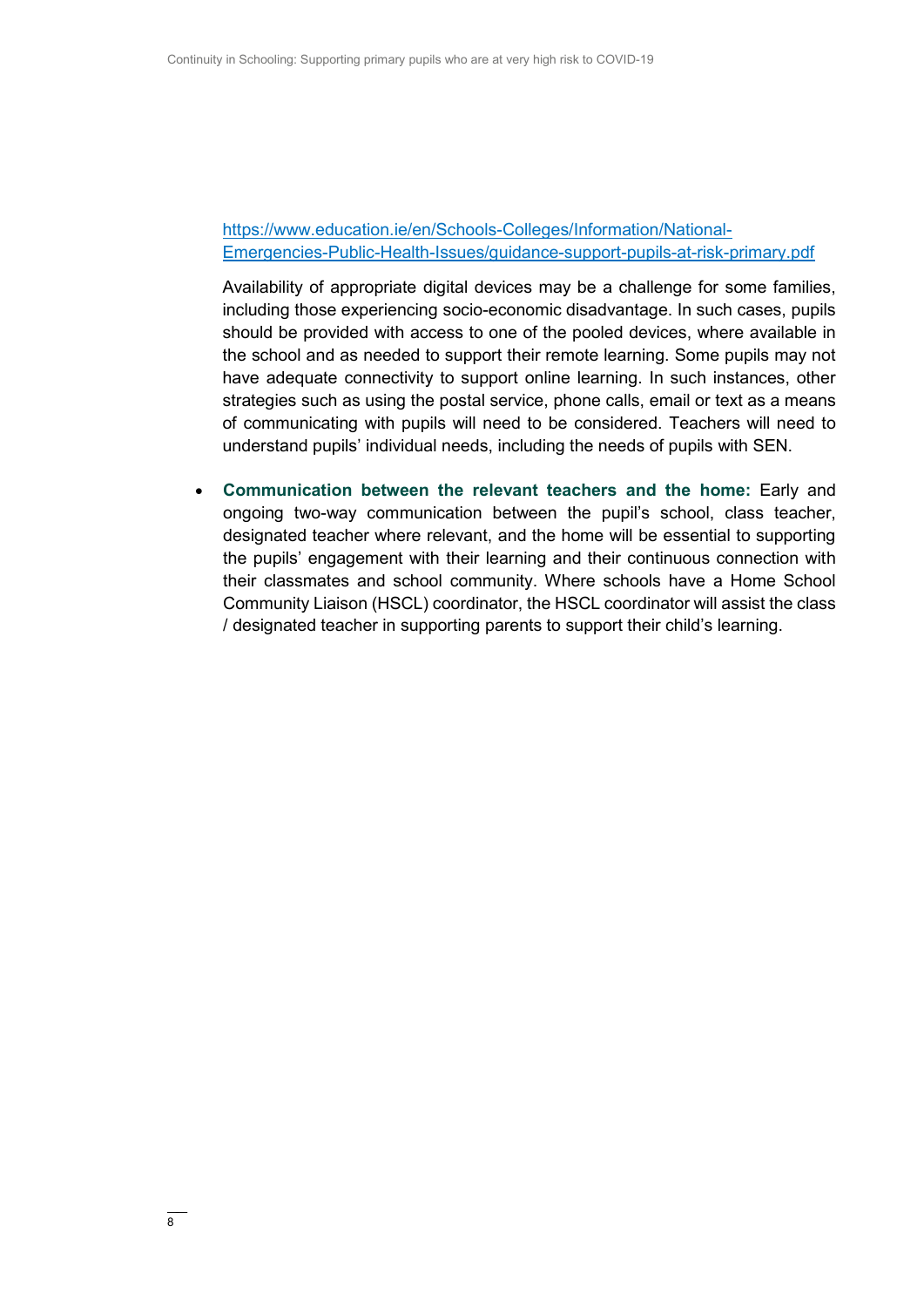### **3. Additional curriculum considerations for pupils who cannot attend school**

#### **3.1 Initial curriculum priorities**

It will be necessary for teachers to ensure that, at the start of the new school year, pupils who are learning from home experience a curriculum in which the following are prioritised: Social, Personal and Health Education (SPHE), Physical Education (PE), Language and Mathematics. SPHE and PE will be significant in supporting the pupils' wellbeing while Language and Mathematics will be central in supporting their overall learning.

#### **3.2 Stay Safe and Relationships and Sexuality Education (RSE)**

The mandatory aspects of the SPHE programme, including Stay Safe and RSE, should be prioritised as many pupils may not have accessed these areas of learning during the school closure period. Agreed approaches to these areas in order to cater for the needs of pupils who cannot attend school should be arranged in consultation with parents/guardians and in line with school policies.

#### **3.3 Pedagogies**

The use of cross-curricular and thematic approaches to learning will support pupils at home to experience a broad curriculum that includes Social, Environmental and Scientific Education (SESE) and the Arts. Project work on specific cross-curricular themes will be key to the provision of active learning experiences that will allow pupils to demonstrate their existing knowledge and skills and to develop their research skills. In the infant setting, teachers should advise parents/guardians on the use of play-based learning opportunities to support the development of their child's early literacy and numeracy skills in line with the themes and topics planned for the school year. Differentiated teaching approaches and learning materials based on pupils' identified needs will be essential.

#### **3.4 Younger pupils**

The needs of pupils in the infant and junior classes require particular consideration as the hands-on, active nature of their classroom learning experiences may not be best supported by online approaches alone. Parents/guardians will require specific guidance and assistance to support their child's learning at home. In particular, these young children will require: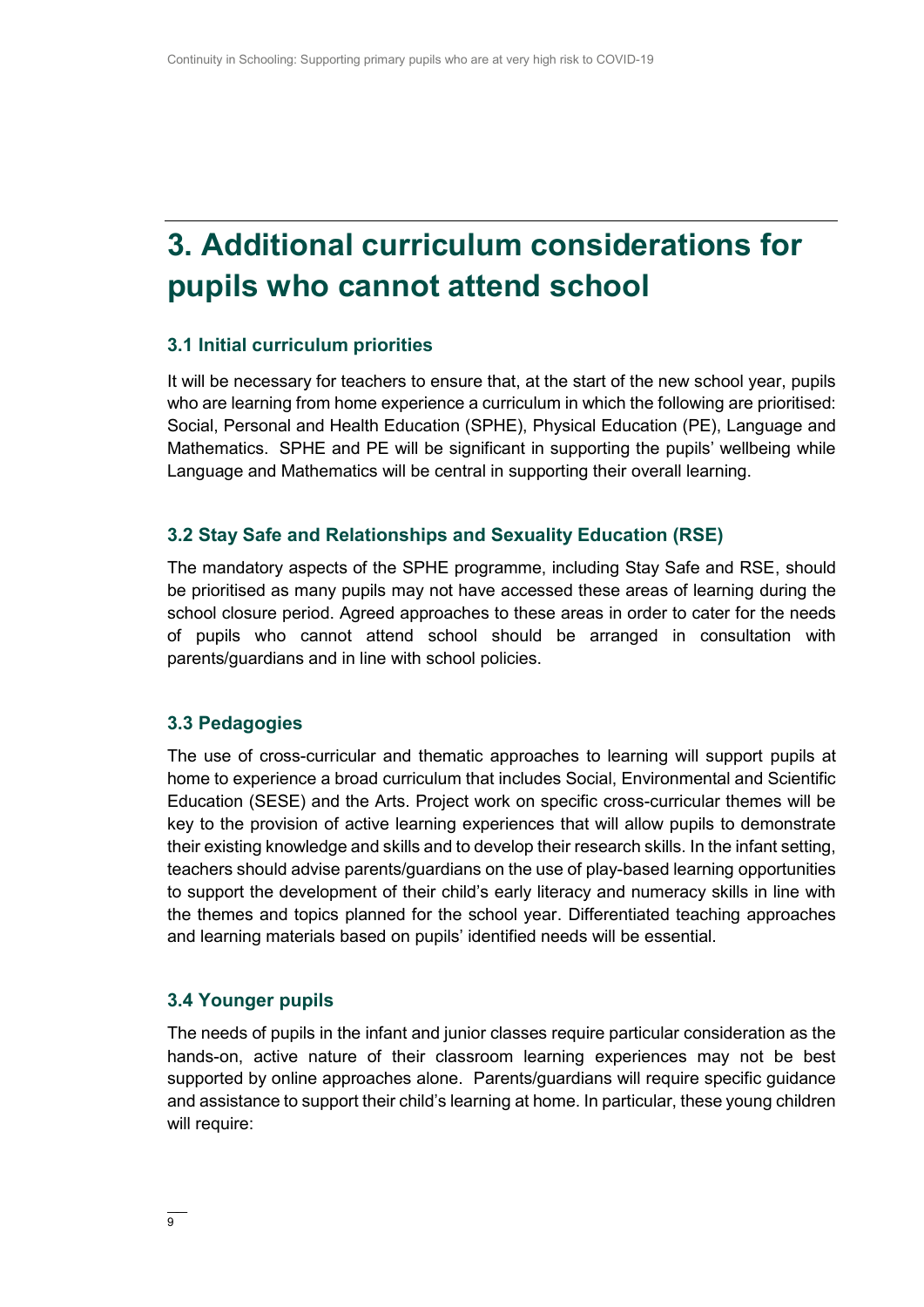- Home learning packs that contain a range of materials to support engaging and fun early literacy and numeracy skill development that are aligned with the classroom learning programme
- Specific opportunities for hands-on, active development of early literacy and numeracy skills that can be carried out at home, and in line with the learning of their peers
- Opportunities to use the home environment in an experiential way in subjects such as SESE and the Arts
- Opportunities to share samples of learning activities with their teacher(s) and/or assigned SET and their peers.

The [PDST,](http://www.pdst.ie/) [NCSE,](http://www.ncse.ie/) [COGG](https://www.cogg.ie/) and *[Scoilnet](http://www.scoilnet.ie/)* websites provide a range of materials to support learning at home for young learners.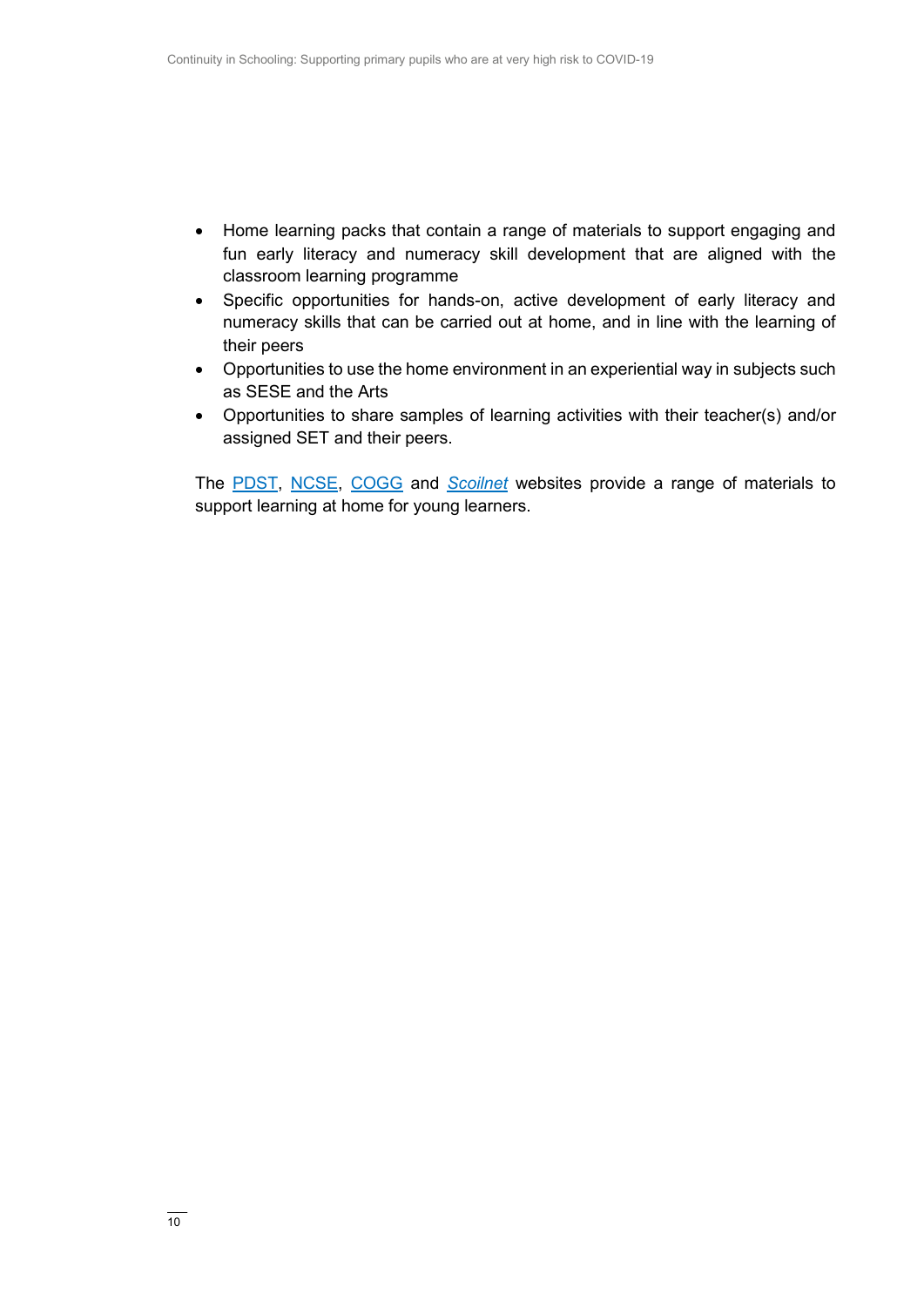## **4. Supporting the return to school of other pupils**

Other pupils who are likely to require some support to ensure they return to schooling in the normal way include:

- Pupils at risk of early school leaving
- Pupils/parents who are experiencing COVID-related anxiety about their child returning to school
- Pupils who have been requested by a medical doctor or the HSE to self-isolate.

The usual guidance for attendance records for these pupils applies and therefore these pupils should only be marked present when they are in attendance at school.

### **4.1 Pupils at risk of early school leaving**

Pupils at risk of early school leaving should be supported by the school to return to school in the normal way and it is not expected that they would be educated using adapted education provision provided by the school. Each school is asked to identify those who have not returned to school and/or are at risk of early school leaving.

TUSLA Education Support Service (TESS) will work systematically with schools throughout September and October to ensure that pupils receive support in relation to their return to school and school attendance. TESS staff will support school personnel to follow up on attendance issues, providing guidance and signposting appropriate support services and referral pathways.

Where pupils have not returned to school, despite the efforts made by schools and others, Educational Welfare Officers will engage with, encourage, and support those pupils and their parents to facilitate a return to school. The underlying principle in all cases is to ensure that all pupils are reconnected with education.

### **4.2 Other pupils/parents who are anxious about returning to school**

Some pupils or their parents may be experiencing anxiety about the return to school to such an extent that their child does not return as expected. All schools are expected to support such pupils in making a full return to school and to provide supports to ensure their anxiety is managed in such a way as to enable them to re-engage productively in their learning.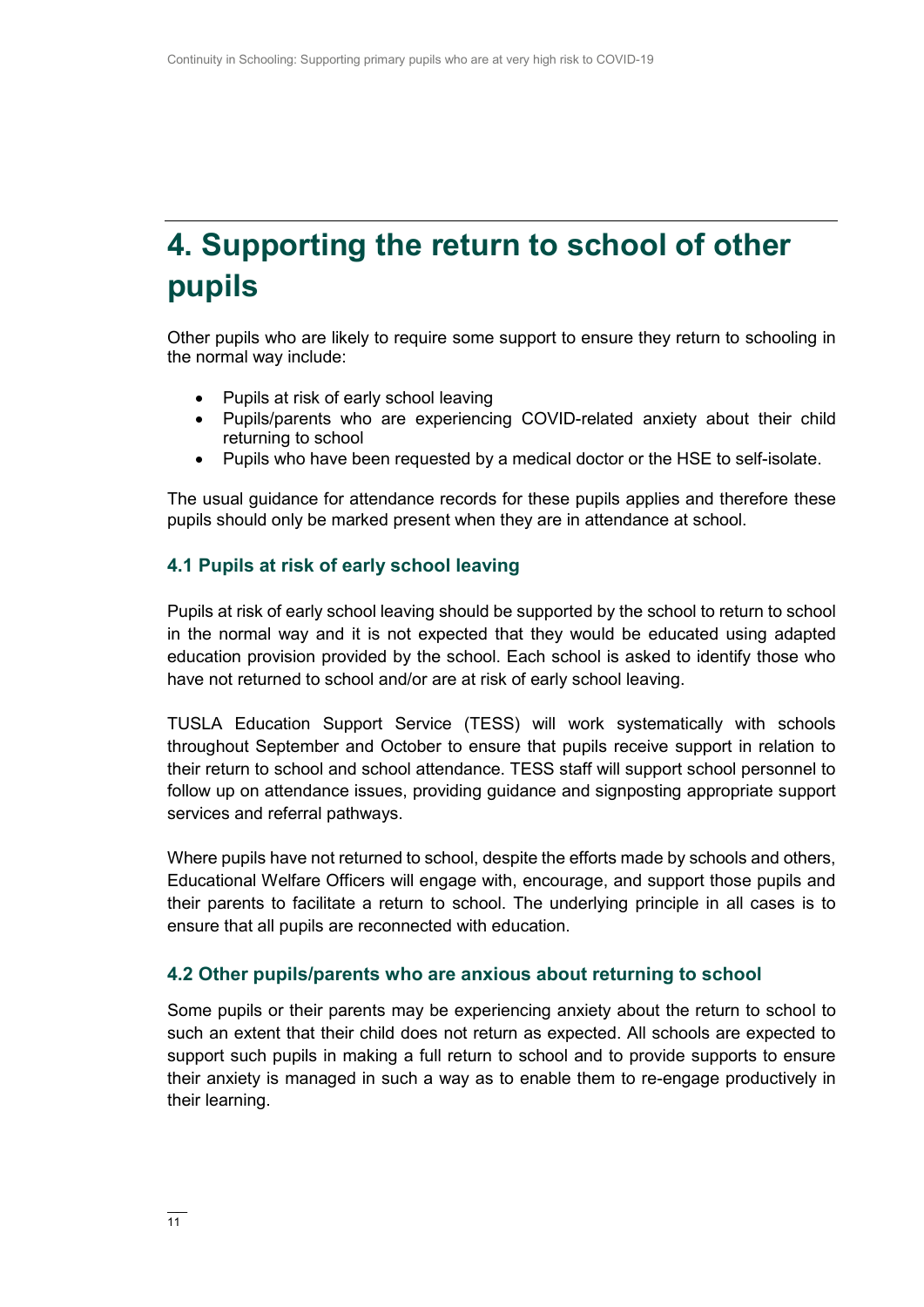The National Educational Psychological Services (NEPS) *[Return to School](https://www.gov.ie/en/publication/0722b-wellbeing-resources/) webinar* and *[Toolkit](https://www.gov.ie/en/publication/0722b-wellbeing-resources/)* provide information and resources to support pupils' return to school. In addition, NEPS have developed resources for parents, teachers and pupils on anxiety.

It is not expected that pupils who are experiencing COVID-related anxiety would be educated through adapted education provision.

Pupils with special education needs (SEN), especially those with complex needs, will need additional, individualised supports to enable them make a successful return to school. The SEN supports for SEN pupils who are at very high risk to COVID-19 that would normally be available to them to address their special educational needs will continue to be available to them in the context of both adapted education provision and on their return to school.

### **4.3 Pupils who have been requested to self-isolate for a short time**

From time to time, a number of pupils may be required to self-isolate for a short time on foot of medical advice. It is not expected that these pupils would be educated through adapted education provision during this time. Instead, schools should, at a minimum, ensure that these pupils are supported to catch up with their learning on their return to school. In some instances, where adapted education provision is already being provided by teachers in the school to other pupils, it may be possible for pupils who are self-isolating to avail of that adapted provision. This decision should be made at local level by each school in the context of the needs and circumstances of their pupils.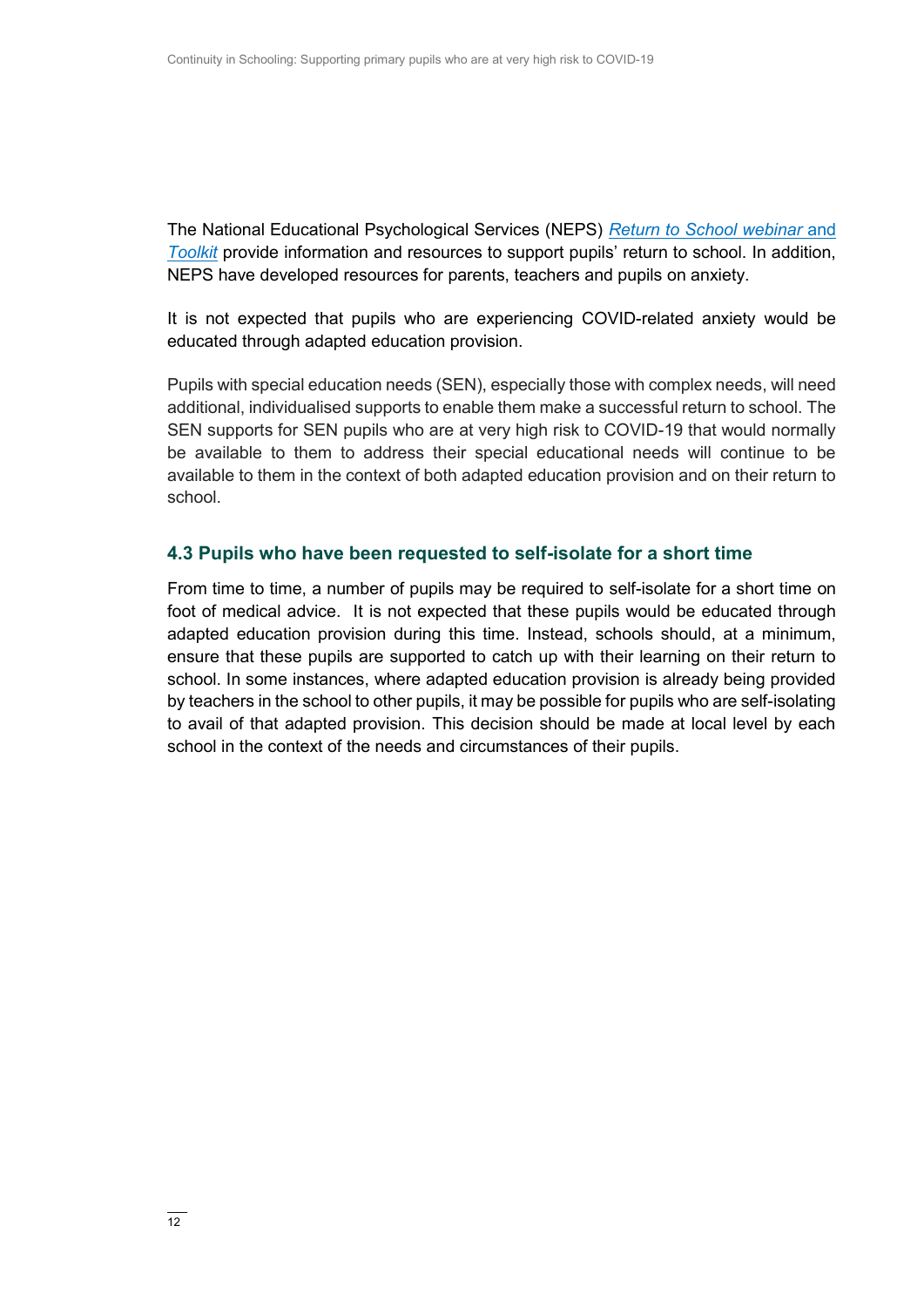# **5. Resources for teachers supporting the learning of pupils who are at very high risk to COVID-19**

| Organisation                                                                | Website                                          | <b>Purpose of support</b>                                                                                                                                                                                                                                                                                           |
|-----------------------------------------------------------------------------|--------------------------------------------------|---------------------------------------------------------------------------------------------------------------------------------------------------------------------------------------------------------------------------------------------------------------------------------------------------------------------|
| The Professional<br>Development<br>Service for<br><b>Teachers</b><br>(PDST) | https://www.pdst.ie/blendedlearning              | Teachers can access a suite of sector-<br>specific (primary or post-primary)<br>supports when embarking on blended<br>learning in their contexts. These<br>supports contain guidance as well as<br>practical applications and case studies                                                                          |
|                                                                             | https://www.pdst.ie/DistanceLearning             | The PDST have developed many<br>resources to support schools in<br>providing distance learning for their<br>pupils.                                                                                                                                                                                                 |
|                                                                             | https://www.pdst.ie/DistanceLearning/DigT<br>ech | Additional links from PDST Digital<br>Technology Team are also available,<br>including links to good practice videos<br>that contain activities which can be<br>adapted for online teaching and digital<br>learning preparation resources.                                                                          |
|                                                                             | www.pdsttechnologyineducation.ie                 | <b>PDST School infrastructure: Schools</b><br>can contact ictadvice@pdst.ie regarding<br>queries about their infrastructure or can<br>email broadbandservicedesk@pdst.ie<br>regarding broadband queries. More<br>information on technology can be found<br>at the broader PDST (Technology in<br>Education) website |
|                                                                             | https://teachercpd.ie/                           | There are a variety of short online<br>courses available on TeacherCPD.ie<br>Teachers can access a variety of online<br>short courses to upskill in many digital<br>areas, including online teaching and<br>assessment                                                                                              |
|                                                                             |                                                  | Scoilnet contains a database of over<br>20,000+ online resources including<br>websites, quizzes, lesson plans, notes,                                                                                                                                                                                               |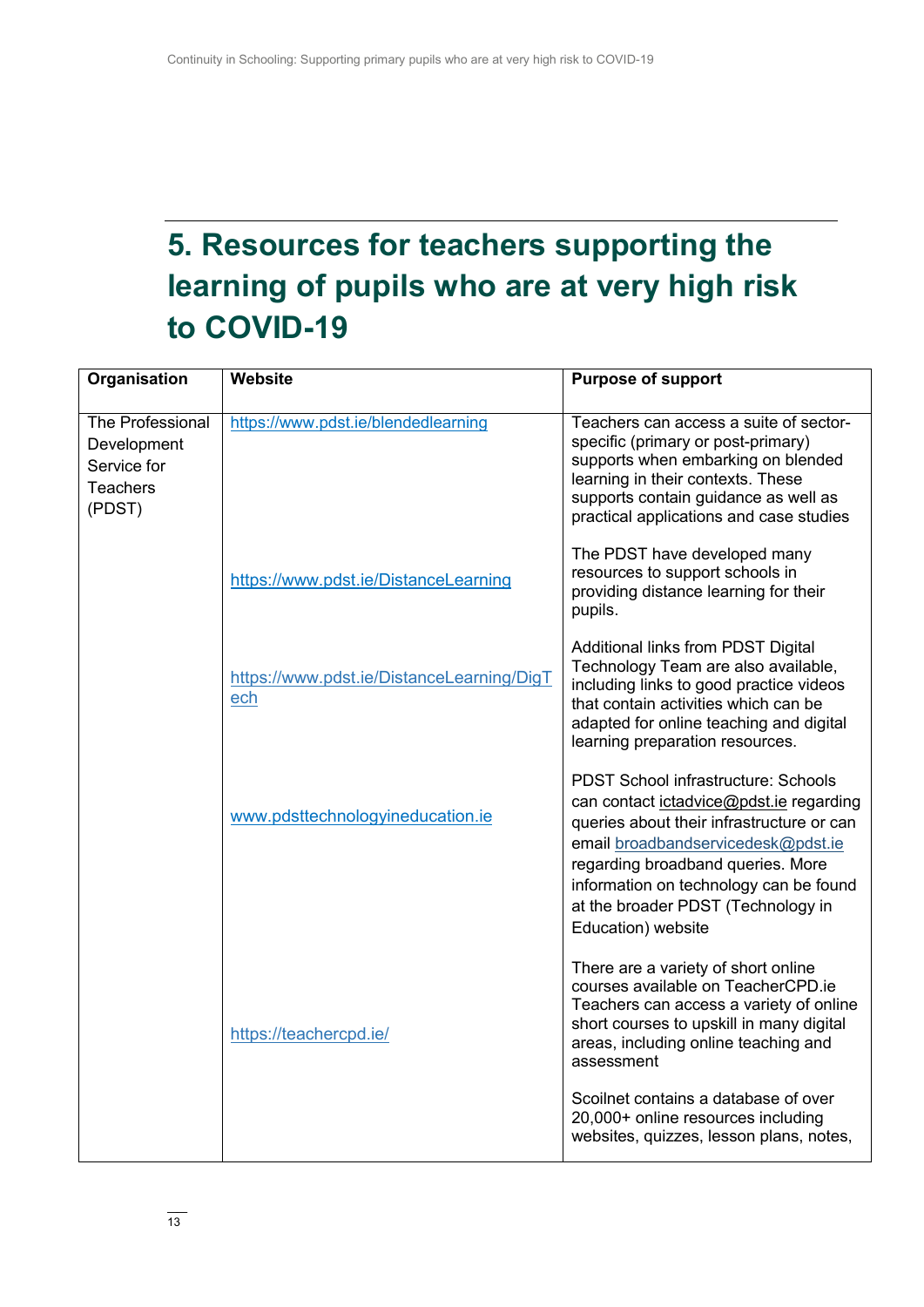| Organisation                                                                 | Website                                                                                                                       | <b>Purpose of support</b>                                                                                                                                                                                                                                                                                                                                                                                                                      |
|------------------------------------------------------------------------------|-------------------------------------------------------------------------------------------------------------------------------|------------------------------------------------------------------------------------------------------------------------------------------------------------------------------------------------------------------------------------------------------------------------------------------------------------------------------------------------------------------------------------------------------------------------------------------------|
|                                                                              | https://www.scoilnet.ie<br>www.webwise.ie                                                                                     | video/audio, games and other<br>multimedia. To further support distance<br>learning, Learning Paths may be used<br>to create and organise collections of<br>resources found on Scoilnet.<br>Webwise provides guidance and<br>resources in relation to remote learning,<br>including child safety, privacy and data<br>protection. Support will also be available<br>in relation to helping teachers steer<br>pupils to self-directed learning. |
| <b>The National</b><br>Council for                                           | https://ncse.ie/teacher-resources                                                                                             | The <b>NCSE</b> website outlines a wide<br>range of resources suitable for children                                                                                                                                                                                                                                                                                                                                                            |
| Special                                                                      | https://ncse.ie/all-online-resources                                                                                          | with special educational needs. It has                                                                                                                                                                                                                                                                                                                                                                                                         |
| Education                                                                    |                                                                                                                               | also produced a suite of online                                                                                                                                                                                                                                                                                                                                                                                                                |
| (NCSE)                                                                       | https://ncse.ie/wp-<br>content/uploads/2020/06/Tips-for-Teachers-                                                             | resources 'Getting back to what we                                                                                                                                                                                                                                                                                                                                                                                                             |
|                                                                              | in-supporting-Pupil-Engagement-and-                                                                                           | know' to support pupils with complex                                                                                                                                                                                                                                                                                                                                                                                                           |
|                                                                              | Motivation-during-Remote-Learning.pdf                                                                                         | needs returning to school.                                                                                                                                                                                                                                                                                                                                                                                                                     |
| <b>The National</b><br>Council for<br>Curriculum and<br>Assessment<br>(NCCA) | https://ncca.ie/en/updates-and-events/back-<br>to-school-lessons-to-support-student-<br>wellbeing                             | The NCCA has developed a range of<br>lesson plans to help students re-<br>connect with school and each other;<br>reflect on the impact of COVID-19 on<br>their wellbeing and develop skills,<br>attitudes and dispositions needed for re-<br>engaging successfully in learning.                                                                                                                                                                |
|                                                                              | https://curriculumonline.ie/getmedia/3ac44a6<br>9-57f9-49ea-80db-ebec76831111/PLC-<br>Support-Materials All-Strands-Final.pdf | Specific supports on provision for play<br>in infant and junior classes is available<br>through the Primary Language Toolkit in<br>the 'Across all strands' section.                                                                                                                                                                                                                                                                           |
|                                                                              | https://ncca.ie/en/primary/primary-<br>developments/early-years-of-primary                                                    | The podcasts and videos on this section<br>of the NCCA website focus on play in<br>the infant classroom.                                                                                                                                                                                                                                                                                                                                       |
|                                                                              | https://www.aistearsiolta.ie/en/                                                                                              | The Aistear Síolta Practice Guide<br>contains a range of resources to<br>support learning and development of<br>children up to the age of 6. The<br>resources will be of use to both<br>teachers and parents.                                                                                                                                                                                                                                  |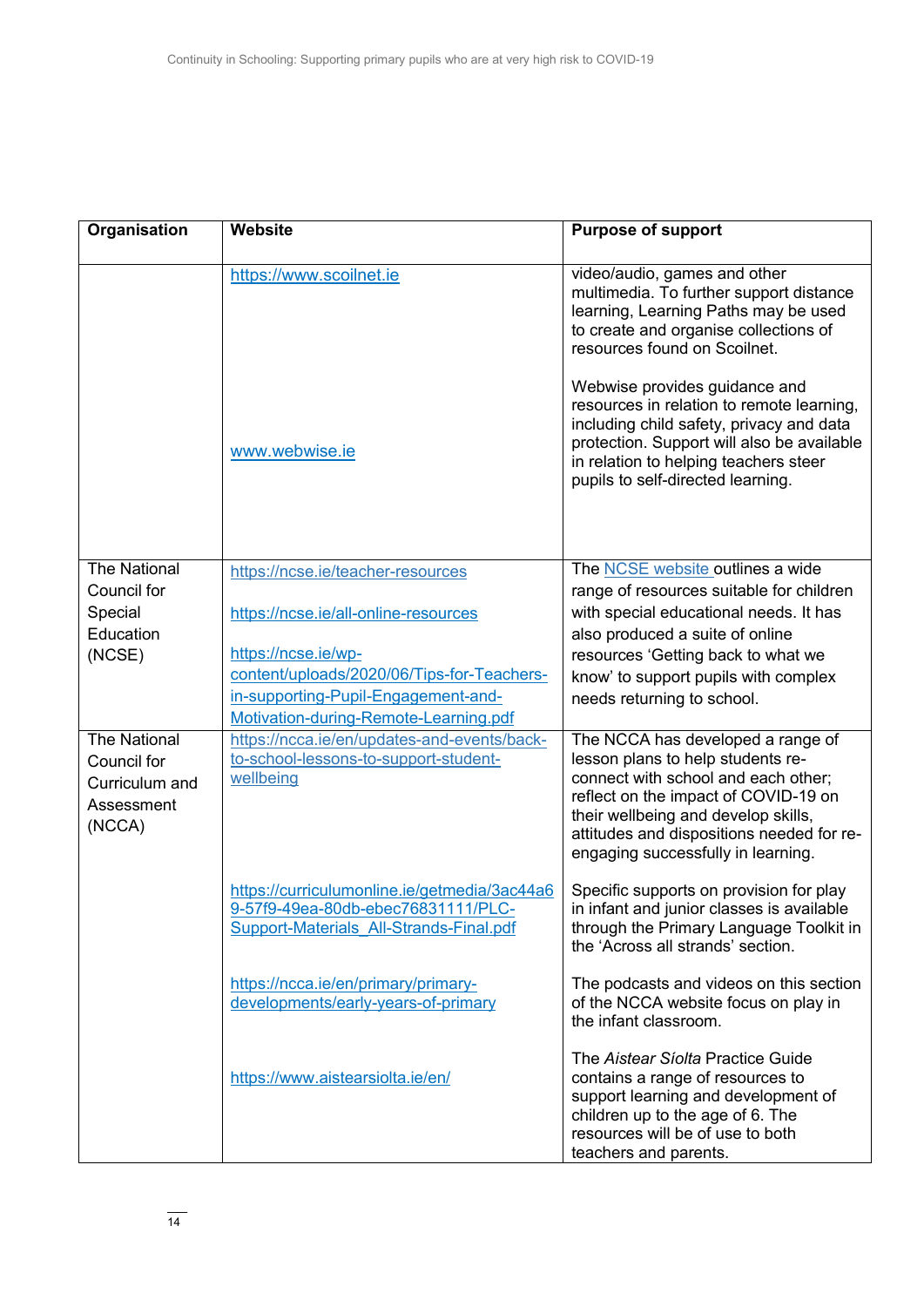| Organisation                                                                  | <b>Website</b>                         | <b>Purpose of support</b>                                                                                                                                                                                                                                                                                                                                                                                                                                                                                     |
|-------------------------------------------------------------------------------|----------------------------------------|---------------------------------------------------------------------------------------------------------------------------------------------------------------------------------------------------------------------------------------------------------------------------------------------------------------------------------------------------------------------------------------------------------------------------------------------------------------------------------------------------------------|
| An Chomhairle<br>um Oideachas<br>Gaeltachta agus<br>Gaelscolaíochta<br>(COGG) | https://www.cogg.ie/en/resources       | An Chomhairle um Oideachas<br>Gaeltachta agus Gaelscolaíochta caters<br>for the educational needs of Gaeltacht<br>schools and of Gaelscoileanna. There is<br>a wide range of online resources<br>available such as, access to digital<br>books, videos and teaching aids. COGG<br>is supporting TG4 with Cúla 4 ar Scoil<br>which is continuing in September; the<br>development of 'Fí na Folláine', an Irish<br>language version of 'Weaving<br>Wellbeing' to support children at this<br>challenging time. |
| <b>Scoilnet</b>                                                               | www.scoilnet.ie                        | Scoilnet contains a database of over<br>20,000+ online resources including<br>websites, quizzes, lesson plans, notes,<br>video/audio, games and other<br>multimedia. To further support distance<br>learning, Learning Paths may be used<br>to create and organise collections of<br>resources found on Scoilnet.                                                                                                                                                                                             |
| Education<br>Centres                                                          | https://esci.ie/education-centres.html | Access to support in arranging local<br>school clusters to support pupils who<br>cannot attend school.<br>They will also liaise with schools to<br>access the PDST supports available to<br>schools and teachers to support pupils<br>who cannot attend school.<br>They will assist and inform local schools<br>working together to support pupils who<br>cannot attend school in the best<br>possible way.                                                                                                   |
| Webwise                                                                       | www.webwise.ie                         | Access to advice, information and<br>resources exploring a range of internet<br>safety issues and concerns.                                                                                                                                                                                                                                                                                                                                                                                                   |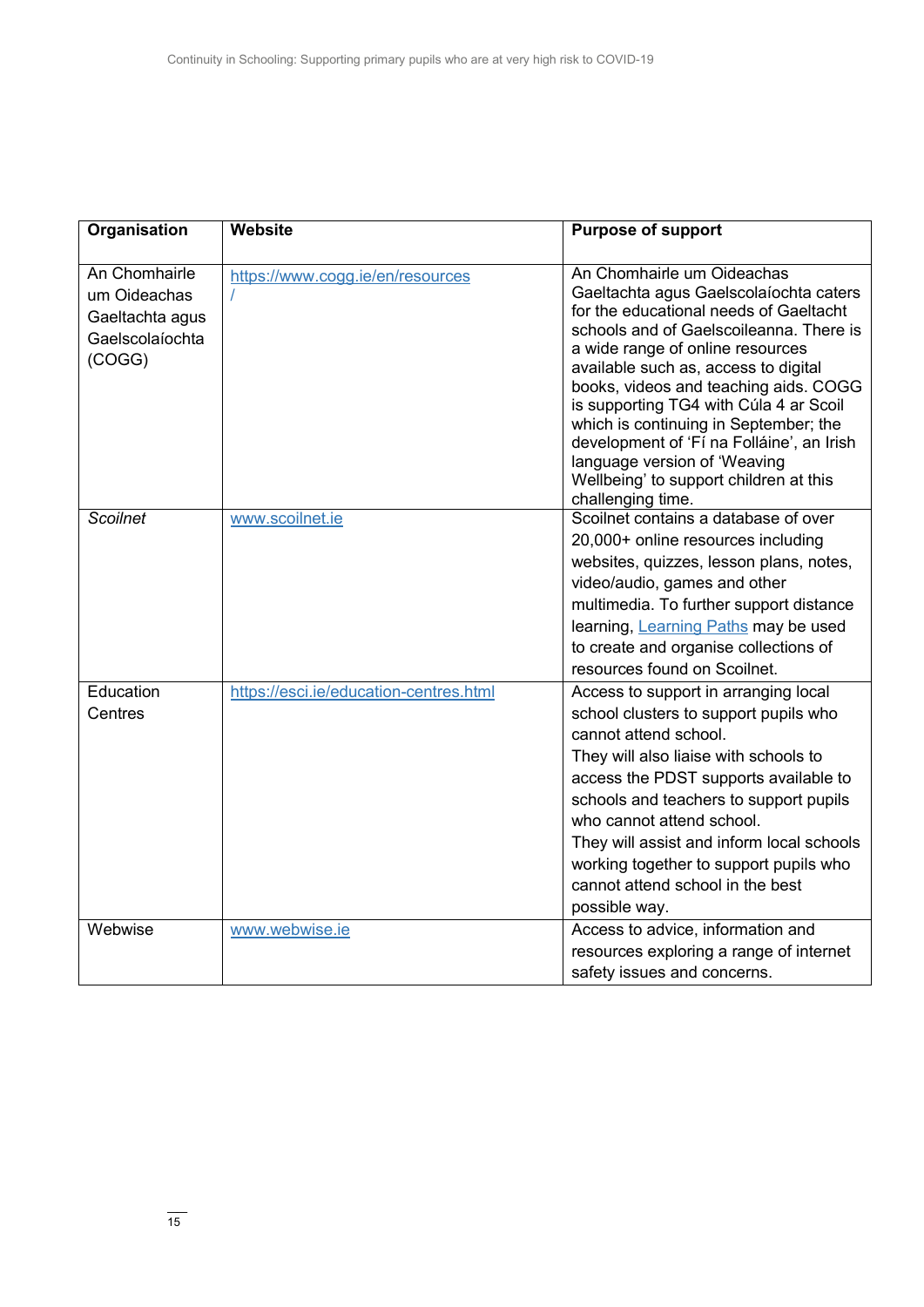### <span id="page-15-0"></span>**Appendix 1: Samples of adapted education provision to support pupils who cannot attend school**

### **Sample 1**

*The teachers in a rural three teacher school have been informed of two pupils who will require adapted education provision because they are at very high risk to COVID-19 and cannot return to school: Mary in senior infants, and Seamus in sixth class. One of the teachers on the staff has also been certified as being at very high risk to COVID-19 and is required to work from home. This teacher has been designated as the teacher to facilitate remote teaching and learning for Seamus and Mary, along with other pupils in the local school cluster established for sharing a substitute teacher for principal release days.*

*The senior class teacher has met with Seamus' parents who have indicated that Seamus will be with his grandparents while they are at work during the school day, that he has his own laptop and is happy to continue learning during school hours. The class teacher plans to share her short-term plans in advance of each fortnight with the designated teacher and they have arranged weekly phone conversations to discuss progress and any issues that might arise. The designated teacher intends to use Google Classroom to upload short videos and audios of key teaching points along with instructions for learning activities to be completed at home, in line with the class teacher's plans. The designated teacher and the class teacher have arranged for a weekly video conference call on a Thursday afternoon to allow Seamus maintain connection with his peers. Each week, this call will comprise informal chat and discussion as well as more formal small group work and sharing of learning from the week as appropriate. This will allow Seamus to work during the school day from home while maintaining a connection with his class.*

*When the infant teacher met Mary's parents, they were very concerned that she would not be able to do much during the day as she will be with the childminder and her parents would prefer to work with her themselves. The class teacher and Mary's parents agreed that the designated teacher would use Seesaw to send short videos of key teaching points along with the relevant learning tasks that are being carried out by Mary's peers at school, as this is the platform they used during the previous school closure. The class teacher has organised a pack of materials that Mary can use at home to help her develop her literacy and numeracy skills, and she has given guidance to her parents on how to develop these skills through play. It has also been arranged that the childminder will set Mary up on a video conference call once a week during story time so that Mary can reconnect with her peers.*

*The designated teacher will provide feedback to Seamus and Mary on the work they have completed in addition to reporting on their progress to the class teachers.*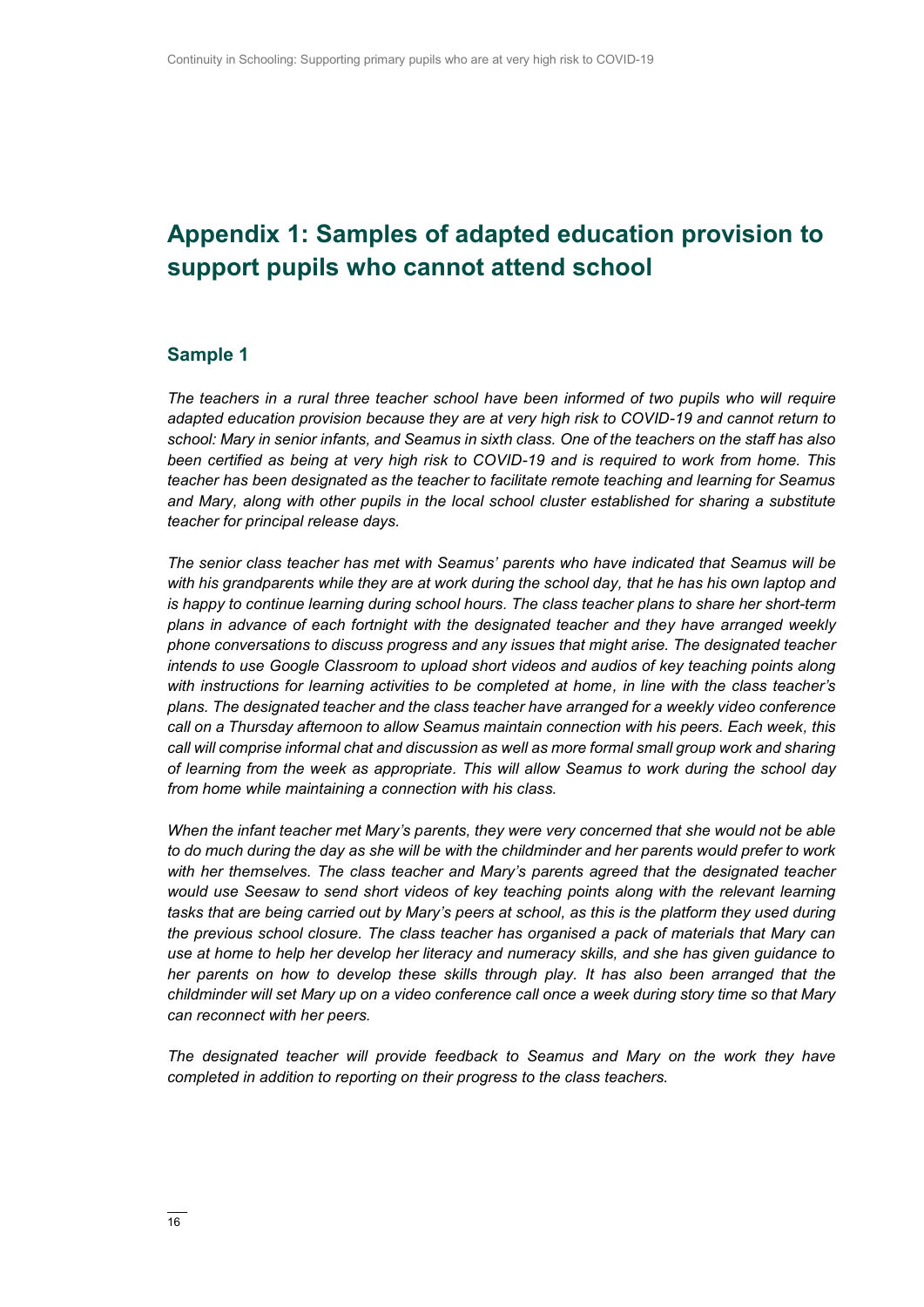### **Sample 2**

*In a 15 teacher urban school, the staff have been informed by parents of seven pupils who will require adapted education provision because they are at very high risk to COVID-19. Three of the pupils also have special educational needs. The school contacted their local education centre and were matched with a teacher from another school in the area who is working from home and is at very high risk to COVID-19. This teacher has been designated as the teacher to facilitate the adapted education provision for these pupils. Meetings between the class teachers, SETs, the designated teacher and the parents were convened, and a survey on the availability of devices and broadband was carried out. The school has used the ICT grant to purchase additional laptops for two pupils, as well as a dongle with prepaid internet access for one pupil who does not have internet access at home.* 

*The class teachers share their fortnightly plans with the designated teacher, who also has been provided with relevant details and targets from the student support files of the pupils with SEN. The designated teacher then uses Google classroom to communicate with the pupils. He provides short audio and video materials, PowerPoint presentations and other relevant teaching resources as teaching input for the pupils. At various times throughout the week and in conjunction with the class teachers, he facilitates video conferencing between the pupils and their class teachers and classmates to maintain connectedness and to support alignment of teaching and learning. He also provides frequent feedback to the pupils on their learning, as well as liaising with the class teachers and SETs about pupil progress. In one class, the class teacher records as she writes on the interactive whiteboard using Screencastify, and these clips are also uploaded for the pupil in her class to access. All of the teachers involved, including the designated teacher, are due to receive training in Google classroom, and it is their intention to use Google Docs and Google Slides to facilitate collaborative learning and project work between the pupils at home and their peers in the classroom before the end of September. One member of staff who is not involved in the adapted education provision but who has a keen interest in ICT has volunteered to provide technical support as needed throughout the period of adapted provision.*

### **Sample 3**

*In an urban school with a special class for pupils with Autism Spectrum Disorder (ASD), the special class teacher, in consultation with parents and the school leadership team, has been notified of two pupils with complex medical needs who are at very high risk to COVID-19 and will require adapted education provision. Prior to the school closure both pupils, while based in the ASD class, had been successfully experiencing integration and reverse-integration with mainstream classes and their peers. Hanna who is nine years old was due to continue her integrated learning experiences with third class and Paul who is twelve was due to continue his integrated learning experiences with sixth class.* 

*The ASD class teacher held individual online meetings with the children's parents, the relevant classroom teachers, the Special Needs Assistant (SNA) and the pupils. This was an important way for the school staff to reconnect with both children and their parents. The teachers used a visual*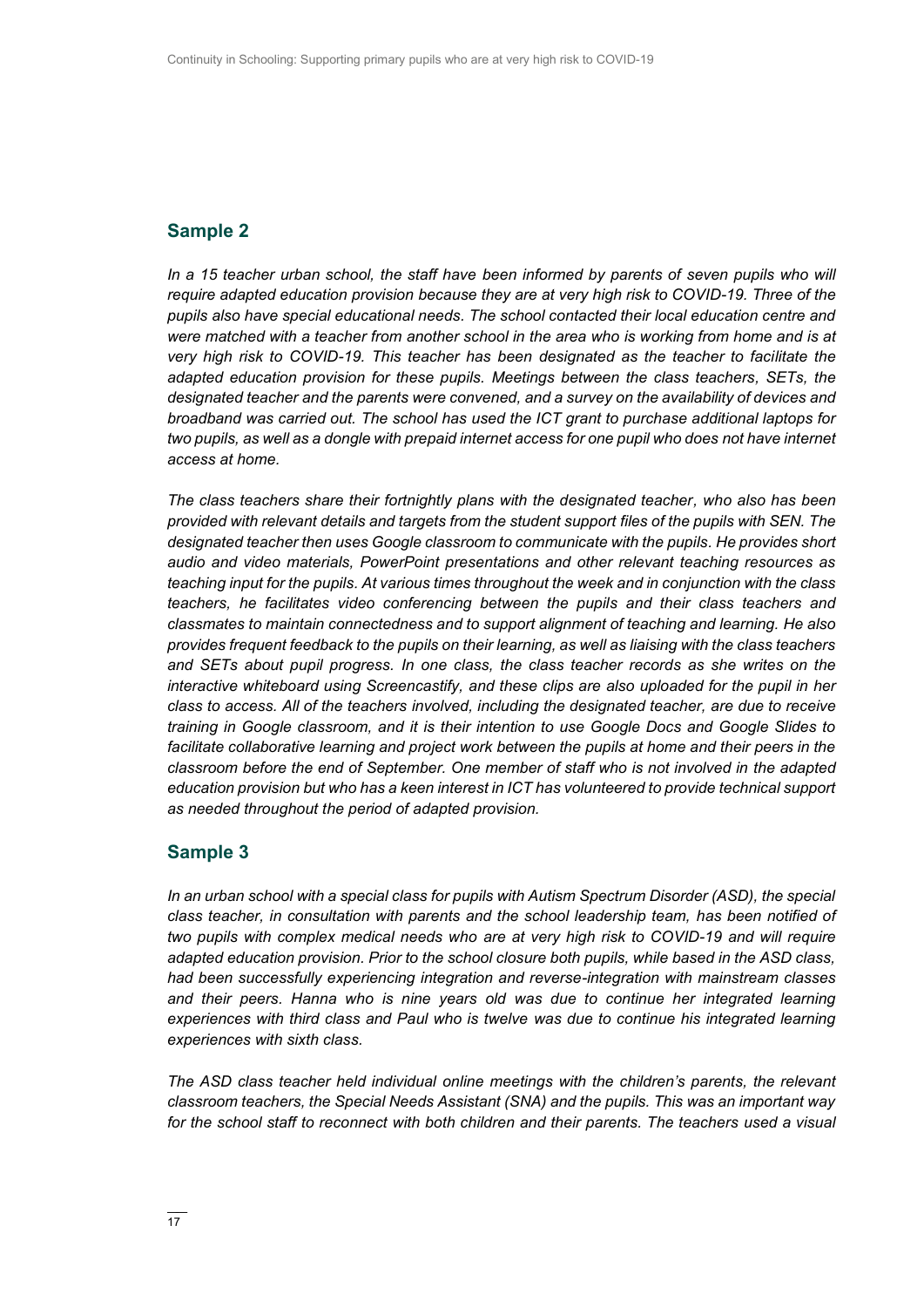*social story to explain how the ASD class teacher and the mainstream class teachers would be supporting the children in learning from home.*

*The ASD class teacher held meetings with the relevant classroom teachers to consider how they could provide the pupils with a choice (using a visual to aid understanding and processing) of tasks and activities that they could successfully complete in collaboration with their peers and build on their strengths. They also considered how, within the mainstream classes, a range of appropriate and meaningful learning tasks could be differentiated to meet the pupils' needs and progress their learning. They discussed the digital resources that the children have access to in their homes and what further materials the school could provide to the home to support the children's learning, including packs of sensory and movement materials to support the children to take comfort breaks from learning activities.* 

*The teachers reviewed the targets from the children's 2019-20 Student Support plans and considered their strengths and interests, possible targets for the pupils and strategies that would*  help them achieve the targets within the home environment. They also considered the record of *progress that had been sent to the school from the teachers who had supported the pupils in the 2020 Summer Provision Programme. Finally, the teachers also discussed how the parents might prepare the children for the learning experiences in the new term by looking at and revisiting a draft learning schedule/ timetable together, by using a visual calendar to help the pupils with the countdown to schooling, by establishing routines and home visual schedules, and by using strategies to help the pupils to manage and regulate their feelings and behaviour.*

### **Sample 4**

*In a special school for children with moderate and severe learning difficulties, the senior management team have been informed of a number of children at very high risk to COVID-19 who will not be returning to school. During the school closure, staff remained in contact with all pupils via their parents and celebrated graduation via a virtual assembly. Cathal is 14 years old and has autism, learning difficulties and epilepsy. He is pre-verbal and uses assistive technology to communicate his needs and wants. Cathal enjoys school and has built up an excellent rapport with his teacher. During the school closure, his parents reported that he has struggled with the lack of routine of school and other activities. This frustration has resulted in displays of negative behaviour by Cathal such as kicking walls, shouting and spitting at his parents and siblings.*

*A virtual multidisciplinary team meeting was held to help Cathal and his parents manage his behaviours and engage in activities at home which were calming and regulating. Strategies included creating a visual timetable for activities at home so Cathal knows what is happening and when, providing deep muscle activities designed to calm and regulate, motivational games designed by his teacher based around his area of interest which are Toy Story movies, and providing assistive technology software Proloquo2Go and a tablet.*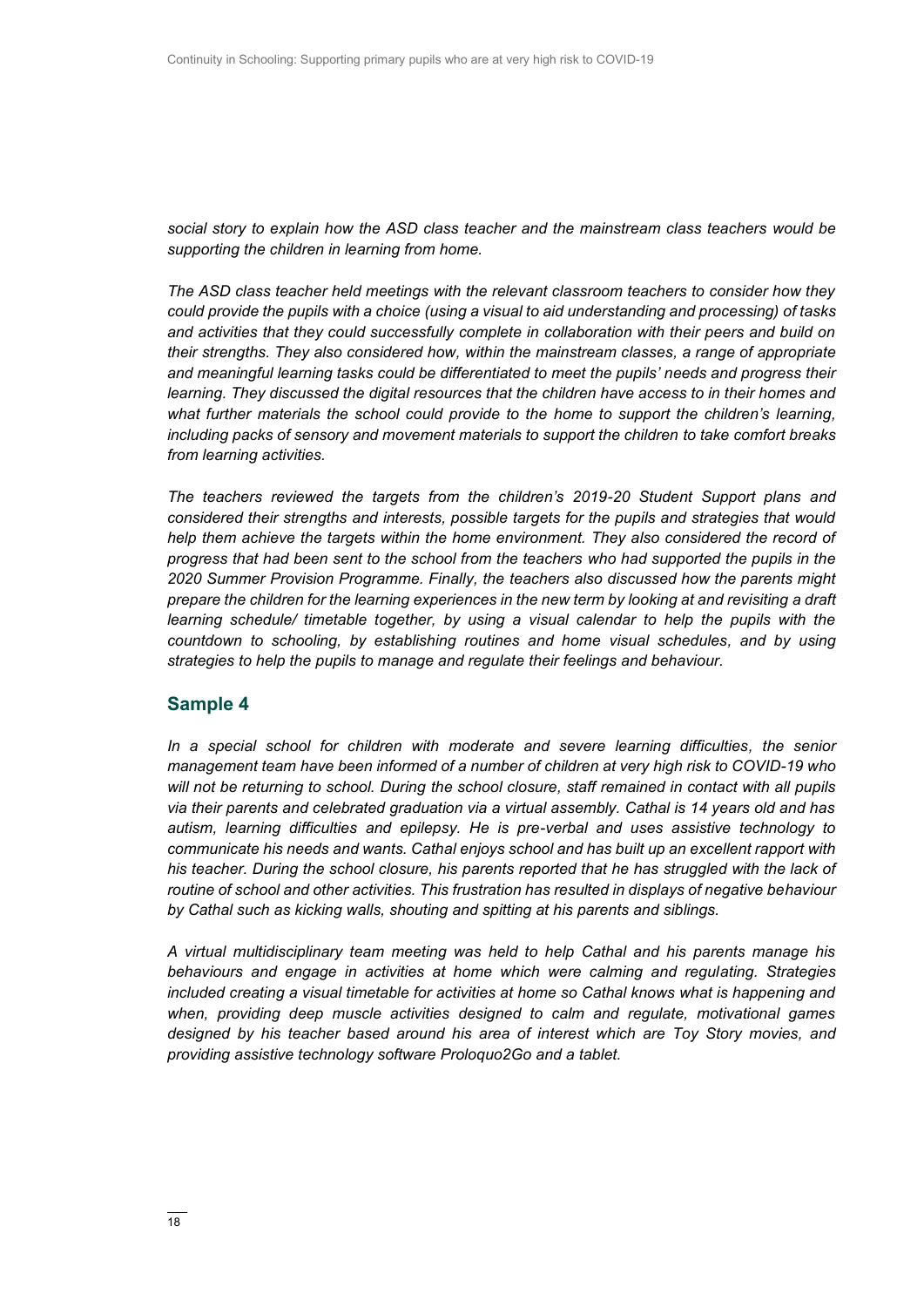### **Appendix 2: Checklist for preparing for adapted education provision**

The following optional checklist can be used in preparing for adapted education provision. Teachers should use existing preparation documentation to guide and support adapted education provision through differentiating content and methodologies for these pupils. Short-term planning documents can be adapted to support this process.

| <b>Pupil's name</b>                                                            |                 |
|--------------------------------------------------------------------------------|-----------------|
| <b>Class</b>                                                                   |                 |
| Teacher(s) involved                                                            |                 |
| <b>Questions</b>                                                               | <b>Comments</b> |
| Has the school had a conversation with the pupil and his/her                   |                 |
| parents/guardians about how home-based education will work?                    |                 |
| Has a draft timetable been prepared that includes:                             |                 |
| Daily provision of teaching input and learning experiences                     |                 |
| Provision for pupil interaction with the class teacher or SET and<br>$\bullet$ |                 |
| other pupils on a weekly or more frequent basis                                |                 |
| Tasks that can be undertaken independently<br>$\bullet$                        |                 |
| Tasks undertaken in collaboration with peers<br>$\bullet$                      |                 |
| What equipment, programmes or resources including digital resources            |                 |
| are available to the pupil in the home environment?                            |                 |
| What equipment, programmes or resources can the school provide to              |                 |
| support learning in the home environment?                                      |                 |
| Has a suitable digital platform been agreed upon with the pupil and            |                 |
| parents/guardians and the designated teacher, and are all those                |                 |
| involved sufficiently skilled to use this platform?                            |                 |
| Has a plan for developing the skills of the teacher, pupil,                    |                 |
| parents/guardians been put in place as relevant to ensure continuity of        |                 |
| learning without undue delay or difficulty?                                    |                 |
| What supports can the parents at home provide, and how can the school          |                 |
| ensure that parents are equipped to provide this support?                      |                 |
| What monitoring and review arrangements can be put in place to ensure          |                 |
| that the provision is meeting the needs of the pupil?                          |                 |
| Has a plan been put in place to review all relevant policies and, where        |                 |
| necessary, to update them to reflect adapted education provision,              |                 |
| including the Acceptable Usage Policy <sup>3</sup> , Data Protection, Code of  |                 |
| Behaviour, Anti-Bullying and the Child Safeguarding Statement, and             |                 |
| have these been communicated to parents/guardians of these pupils?             |                 |

 $\overline{a}$ 

**<sup>3</sup>** School authorities will need to ensure relevant parental and pupil consent has been obtained where online sessions are held to facilitate communication between the pupil and his/her classmates